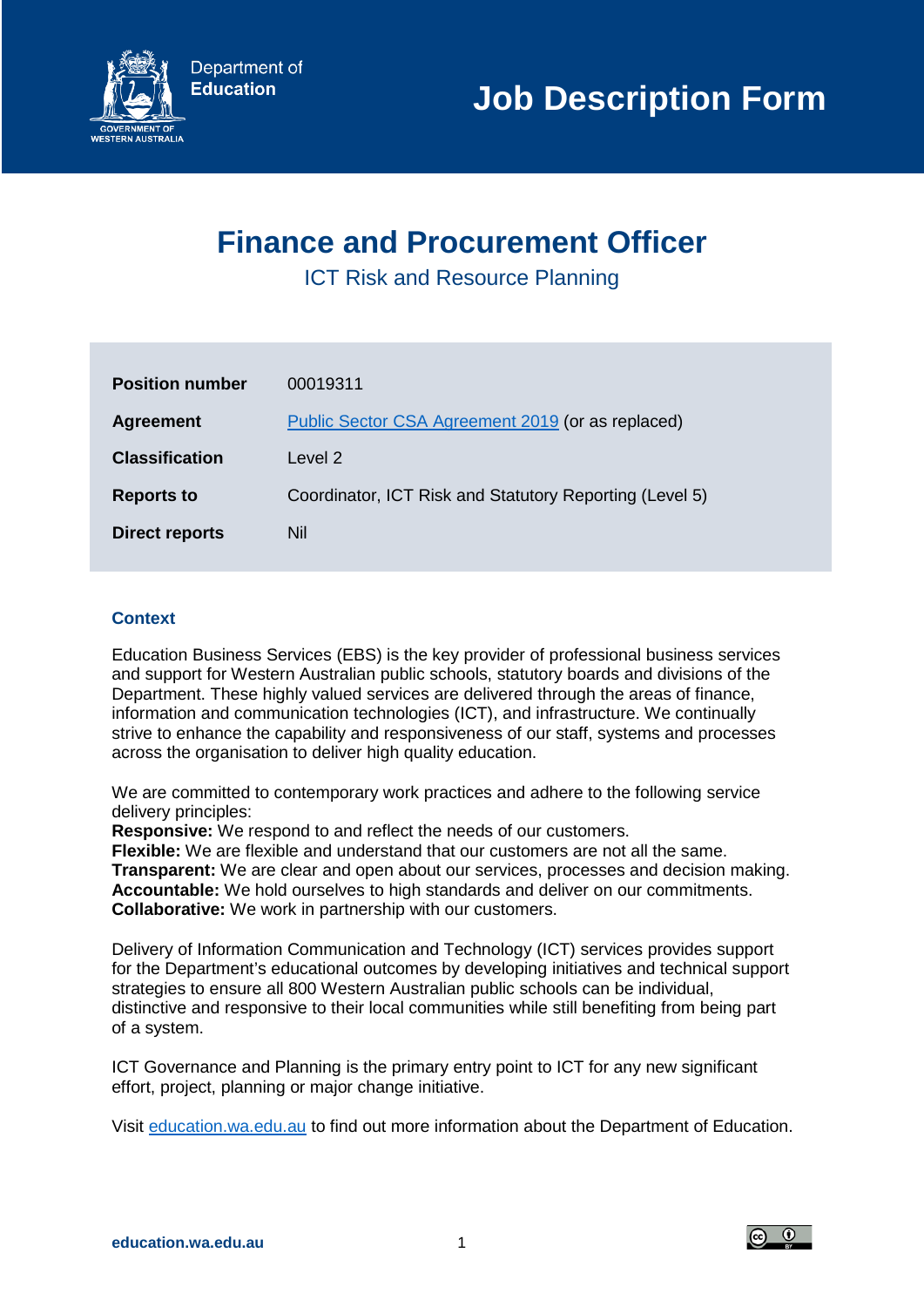## **Key responsibilities**

#### **Specialist Services**

- Assist the Coordinator, ICT Risk and Statutory Reporting in the financial and administrative aspects of Branch operations and Divisional projects and tasks.
- Prepare and coordinate documentation for the preparation, extension and termination of ICT leases and ensures records are accessible to stakeholders.
- Assist in developing and implementing procedures and guidelines.
- Monitor expiry dates for ICT lease contracts.
- Process procurement requests for the Division.
- Investigate and resolve queries relating to ICT procurement and leasing activities.
- Process accounts payable invoices relating to ICT procurement, pay invoices using purchasing cards and produce subsequent acquittal for authorisation.
- Maintain databases and systems related to ICT procurement, including the Equipment in use Tracking System and other financial information spreadsheets.
- Monitor and maintain inventory of stationery and consumables for the Division, including maintenance of storage and photocopy areas.
- Maintain an effective filing system for correspondence, corporate information and records relating to projects, initiatives, committees and other Branch activities.

#### **Branch Support**

- Assist the Risk and Planning Support Officer in stocktake activities of ICT technology.
- Contribute to a work environment that is safe, fosters equity and diversity, enables the achievement of personal and EBS goals and facilitates accomplishment of designated roles and deliverables.

## **Customer and Stakeholder Support and Liaison**

- Liaise with stakeholders regarding ICT procurement and leasing administration, including whether leases are extended or terminated.
- Maintain a focus on customer service delivery and continuous improvement of services.
- Develop and maintain effective communication links and working relationships to ensure access to diverse specialist knowledge.

## **Selection criteria**

- 1. Demonstrated sound verbal and written communication and interpersonal skills and experience in applying customer service principles and practices.
- 2. Demonstrated sound experience in financial processes and procedures, including account payments, monitoring expenditure and reconciliations.
- 3. Demonstrated sound organisational skills, including the ability to prioritise tasks, exercise initiative and work with minimal supervision.
- 4. Demonstrated sound keyboarding and computer skills, including a working knowledge of databases, spreadsheets and word processing.

## **Eligibility and training requirements**

Employees will be required to:

- obtain a current Department of Education Criminal Record Clearance prior to commencement of employment
- complete the Department's induction program within three months of commencement
- complete any training specific to this role required by Departmental policy
- complete the Department's training in Accountable and Ethical Decision-Making within six months of appointment.